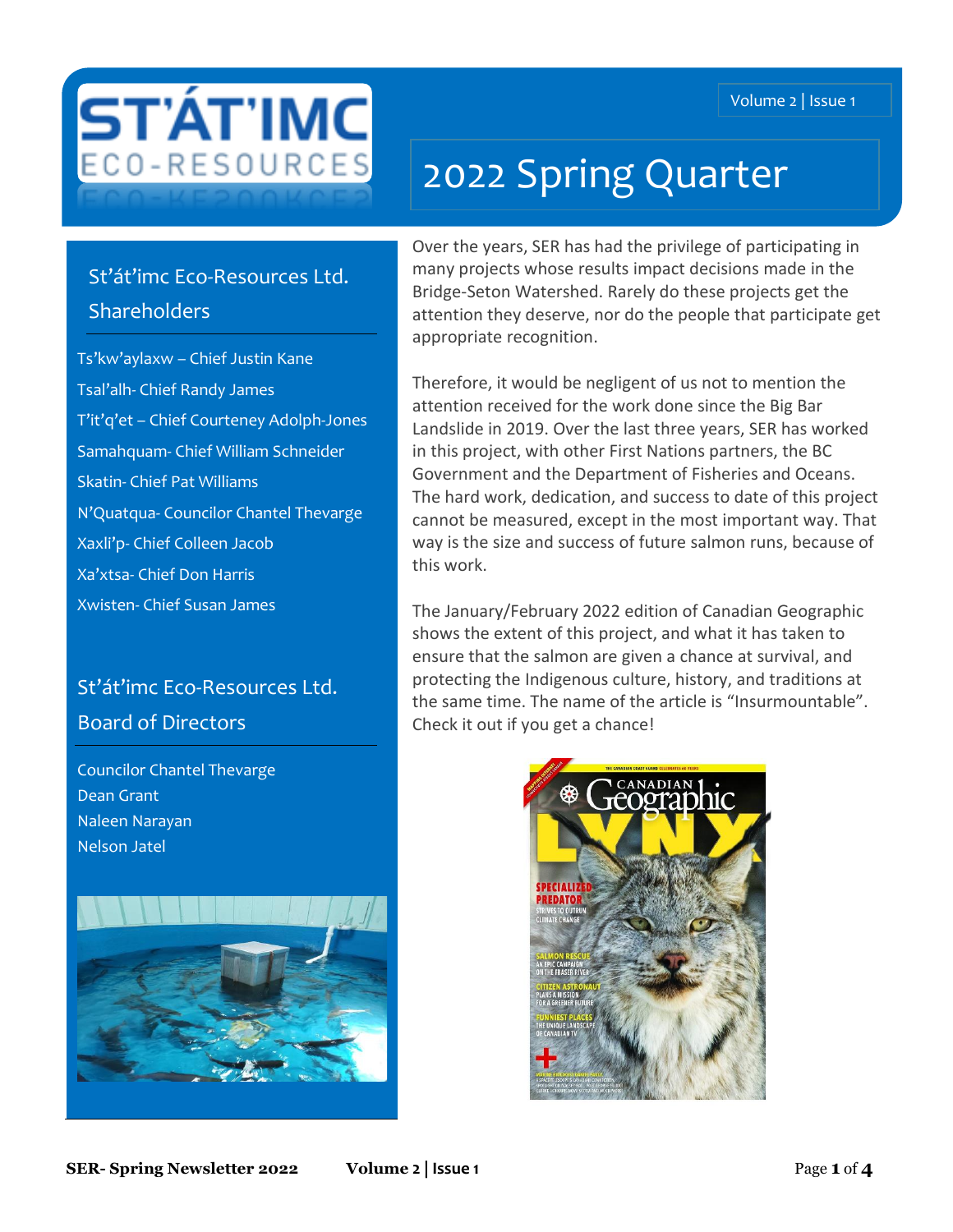#### Message from the CEO

Gratitude. One of the most powerful words in the English language. Gratitude allows us to lean into kindness, appreciation, and thankfulness.

I am a firm believer that every circumstance has a silver lining. All of us, in our personal and work lives, have had struggles, challenges and successes. Sometimes the silver lining presents itself immediately, sometimes it's years later before we see it (that "AHA! Now I get it!" moment).

As we begin the 2022 season here at SER, we are grateful for each other, the work we do, and its impact. It hasn't always been easy, and there have been significant struggles. But we have learned A LOT and are taking these lessons into the future. The light at the end of the tunnel is NOT a train, it is sunshine and a beach!

As we continue our journey forward, we are grateful for each of you. We appreciate your openness, your commitment, and your passion for the work you do. We appreciate working with you for the betterment of the St'át'imc Nation and look forward to making this the best year yet!

#### CAMERA TRAPPING

11 cameras were deployed throughout the Lower St'at'imc Territory with assistance from Xa'xtsa technicians. This year 2 more cameras will be added and the SD cards and batteries will be changed to continue monitoring for wolverine presence. The images collected will be analyzed by SER and Xa'xtsa techs and uploaded to an international database which will inform communities and other decision makers about animal usage of the surrounding areas.

#### BRGMON 3

Mon-3 Steelhead angling in the Fraser River and habitat assessments on the LBR have begun. Skilled SER anglers are catching and tagging migrating Steelhead to track their journey up the LBR. This program provides important information on the population and migration timing. In total, we hope to tag 25 fish to track as they continue their journey.



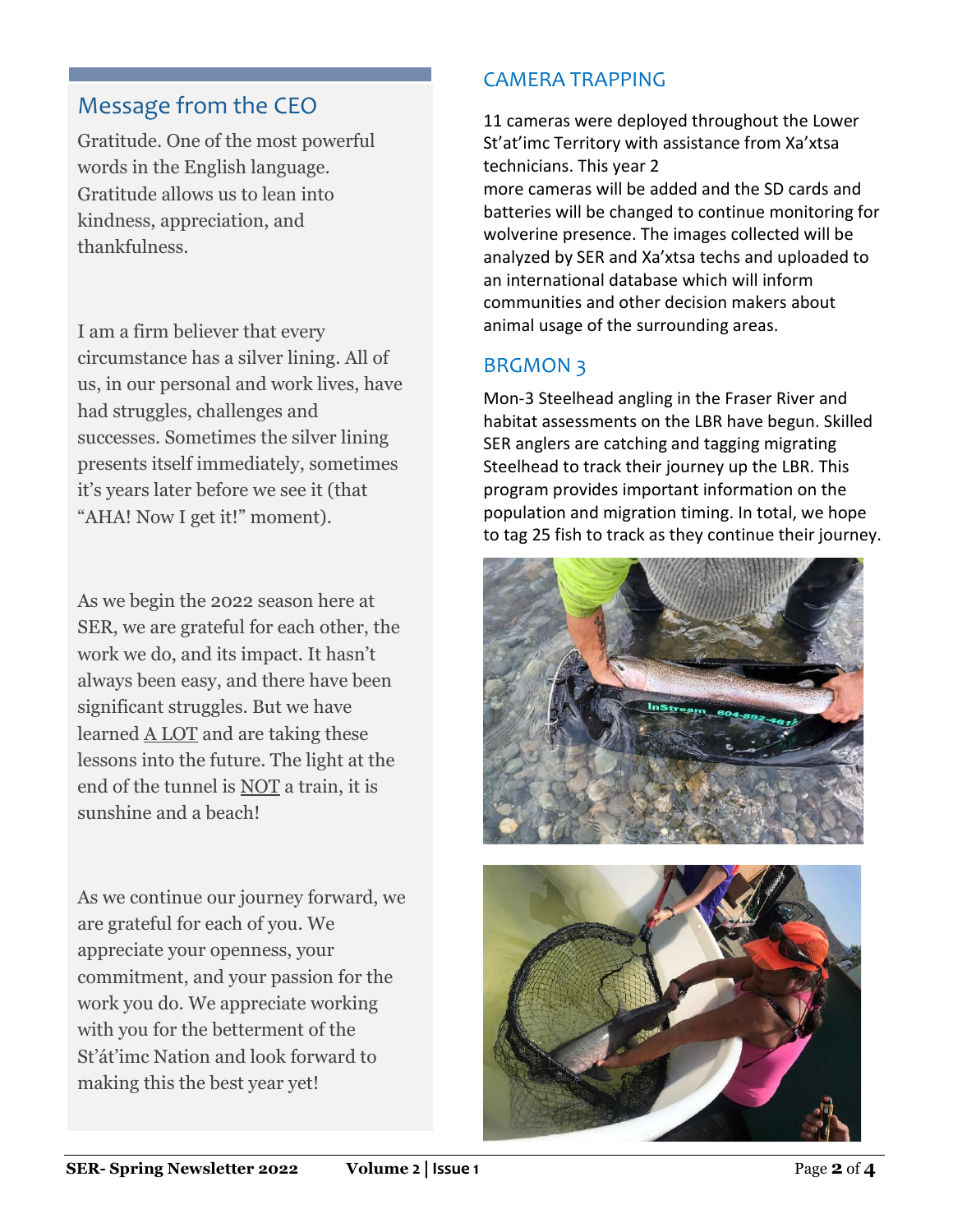

#### WUP/MOD:

Several WUP and MOD monitoring projects are in the final year of data collection for the current contract. As well, eight annual project reports from 2019 and 2020 have been finalized, 6 of which will be available to send to the comptroller this year. We are proud to contribute to improving the understanding of the Fish, Wildlife, and Vegetation in the Bridge River Watershed and aid in the development of improved flow regimes.

#### ARCHEOLOGY IN THE SOUTHERN ST'AT'IMC

SER is working with the Nature Conservancy of Canada at N'Quatqua's request to undertake an archeological assessment of land in N'Quatqua Territory. So far, an archeological desktop assessment has been completed and we are awaiting direction from the community on how they would like to proceed.

## BENTHOS Feasibility in the Lower Bridge River

We have recently confirmed the work order for the research-based Benthos Mitigation Proposal. This proposal is in response to the decline macroinvertebrates in the Lower Bridge River following the high flow modified operation. The study is a desktop research and modelling exercise undertaken by Field Biologist Kyle Krahn who is

collaborating with two senior biologists. This will be in preparation for presenting an options matrix to the JPF followed by a formal report which will detail a monitoring program and specific cost estimates for the option selected by the Joint Planning Forum. "Benthos was supposed to be my number one priority upon return to work, however with the significant personnel gaps in the office, it has taken a back seat to keeping all other projects running smoothly.

## Welcome back

After the Winter holiday, projects are starting to get going again. Technicians from last year are eager to get into the field despite the cold frost-bitten weather and begin accumulating data and tagging fish to learn how we can better protect the fish and wildlife species throughout the St'at'imc.



Sometimes proclaimed "Fish Doctors" by those lucky enough to see them in their element, SER's skilled Technicians are so much more. These individuals have diverse knowledge and experience saving fish and monitoring wildlife throughout the St'át'imc and enjoy sharing their hard-earned knowledge. We are fortunate to have people so passionate for their work on our team!